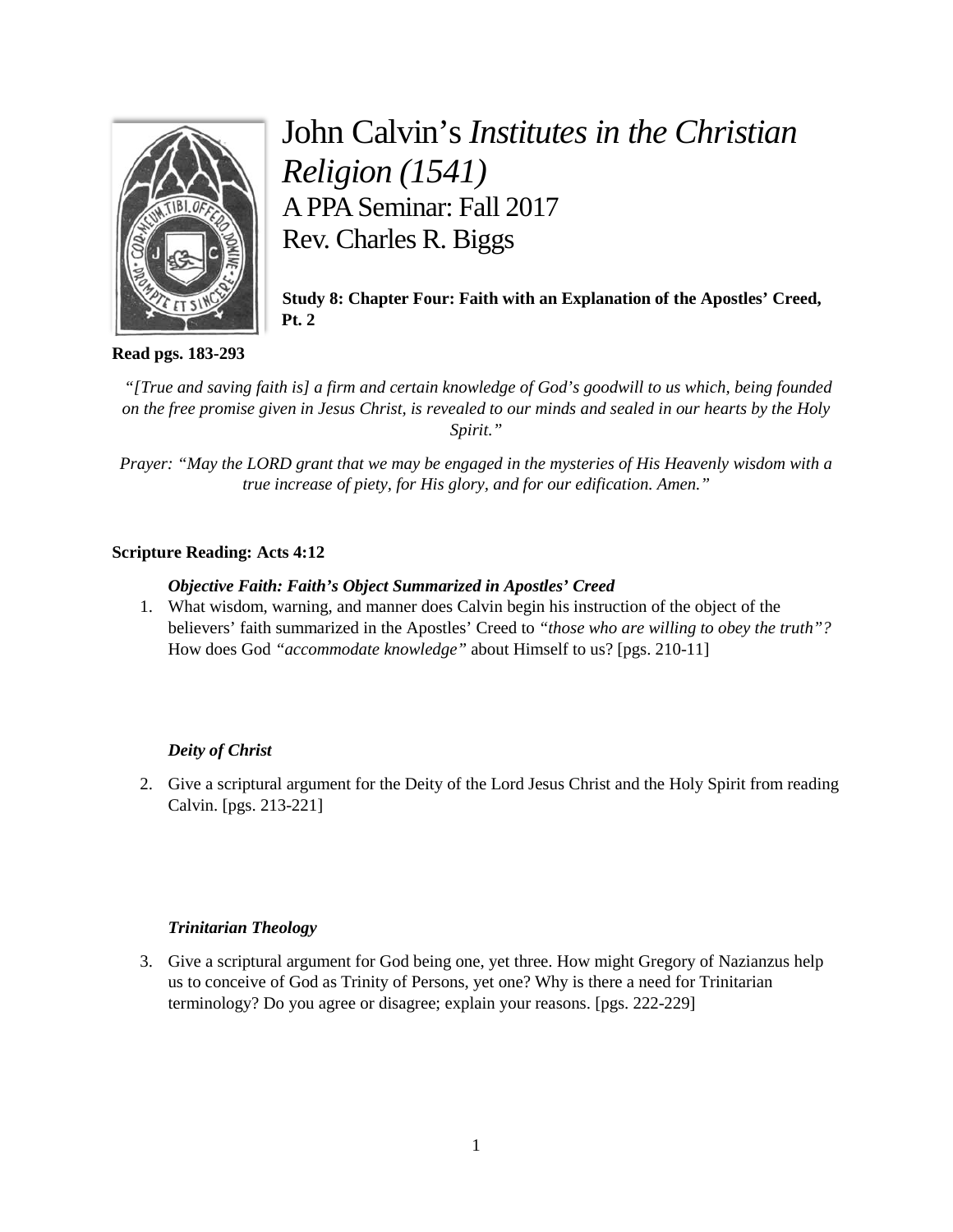### *God the Father*

4. Summarize Calvin's understanding of the first part of the Apostles' Creed. How should God's providence be a source of "enduring comfort" to the believer? [pgs. 229-33]

#### *God the Son/ Christ the God-Man*

5. Summarize Calvin's understanding of the second part of the Apostles' Creed. Why is Jesus called "Christ"? What are the benefits to believers of Christ's kingly and prophetic offices? Explain in your own words the mystery and wonder of Jesus Christ being one Person with two natures. [pgs. 233-257]

## *Works of Jesus Christ*

6. Summarize what hope and joy the life, death, resurrection, ascension, and enthronement of Jesus Christ ought to bring to the believer. How is Christ "all-sufficient" for the believer according to Calvin (seek to memorize pgs. 256-57)? Let these truths be your hope, your praise, your prayer to more deeply believe the love of God in Christ for you (Eph. 3:17-19)! [pgs. 244-57]

## *The Holy Spirit*

7. Summarize Calvin's understanding of the third part of the Apostles' Creed. What is the specific work of the Spirit of God in the salvation of God's people? [pgs. 257-258]